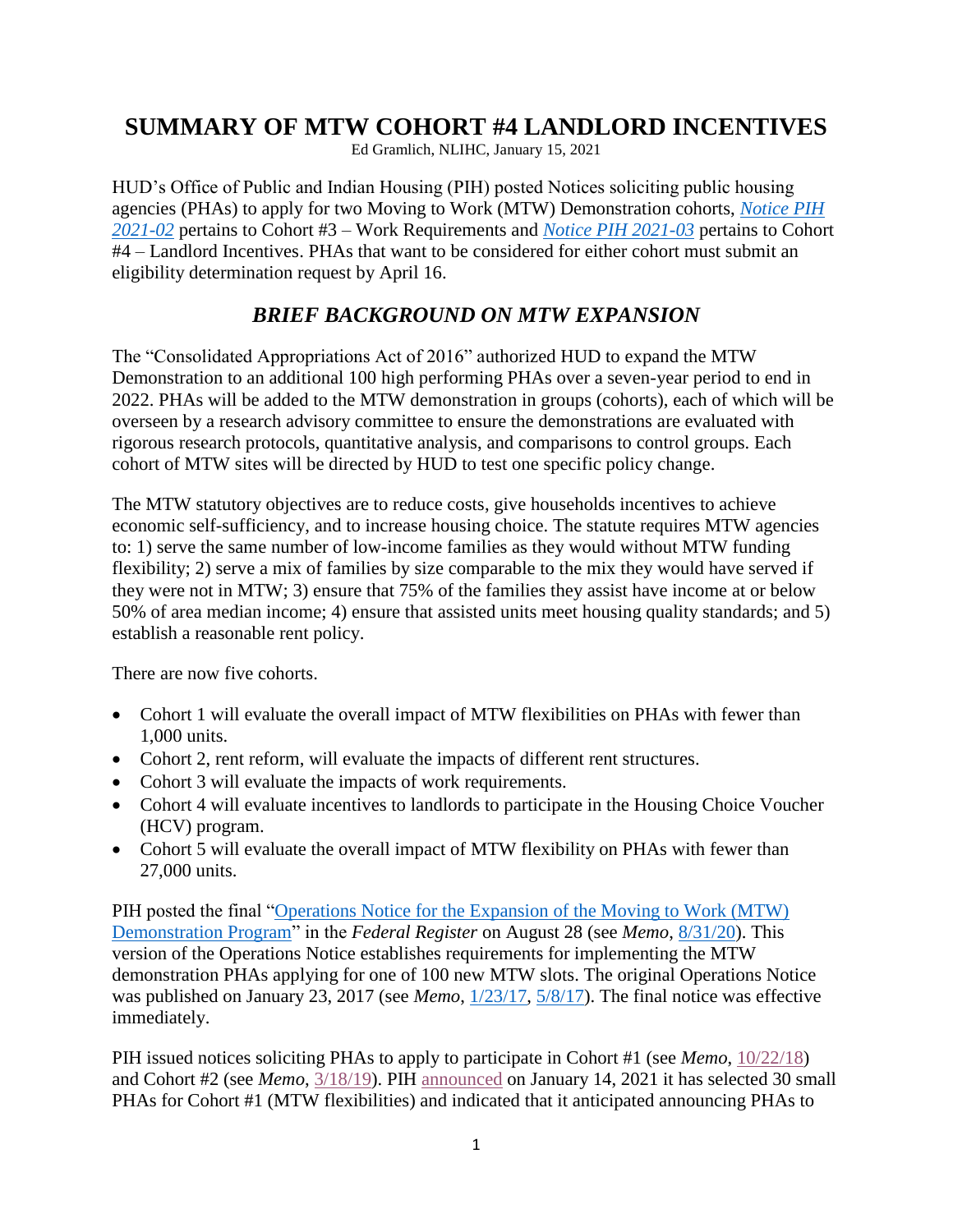undertake Cohort #2 (rent reform) in the spring. The [list of the 30](https://www.hud.gov/sites/dfiles/PIH/documents/MTWExpansionCohort1SelecteesJanuary2021.pdf) small PHAs selected to participate in Cohort #1 does not reveal specific MTW flexibilities those PHAs will use; the brief descriptions merely present platitudes and generalities.

## *NOTICE PIH 2021-03: COHORT #4 – LANDLORD INCENTIVES*

This Notice lays out the process by which 30 PHAs will be selected for the fourth cohort of the MTW Demonstration Expansion, which will evaluate landlord incentives and their effect on landlord participation in the HCV program. PIH identified seven MTW activities in the [MTW](https://www.govinfo.gov/content/pkg/FR-2020-08-28/pdf/2020-18152.pdf)  [Operations Notice](https://www.govinfo.gov/content/pkg/FR-2020-08-28/pdf/2020-18152.pdf) (see *Memo*, [8/31/20\)](https://nlihc.org/resource/hud-pih-publishes-moving-work-mtw-expansion-operations-notice) that have the potential to act as landlord incentives. In addition, two Cohort Specific MTW Waivers are available for PHAs. Together, the MTW Operations Notice and Cohort Specific MTW Waivers are referred to as the "Cohort #4 MTW Activities List." PHAs in the fourth cohort must implement at least two activities from the Cohort #4 MTW Activities List.

PHAs seeking MTW designation in the fourth cohort may (but are not required to) request an eligibility determination by April 16, 2021. An MTW Plan and application package, however, is due by August 8, 2021. HUD will conduct a lottery of applications to select 30 PHAs to participate.

Those selected (the "treatment" group) will be offered MTW designation and implement landlord incentives under the fourth cohort; applicants not selected will be the "control group" for purposes of evaluation. Evaluation of the fourth cohort will be conducted by an independent research team that will compare outcomes for the PHAs that were selected and the PHAs that were not selected through the lottery.

## **Details of Landlord Incentives MTW Waivers**

## **Cohort #4 MTW Activities List**

All PHAs that apply for the fourth cohort must choose at least two activities from the Cohort #4 MTW Activities List, which is in Appendix I of the MTW Operations Notice. The numbers below are those used in the MTW Operations Notice Appendix I for major categories of MTW Waiver types.

## *MTW Operations Notice MTW Activities List*

## 2. Payment Standards and Rent Reasonableness

If an MTW PHA (whether in Cohort #4 or not) uses any of the Small Area FMR waivers, the MTW Operations Notice allows a PHA to use either the SAFMR for a particular ZIP Code or a "grouped" ZIP Code. Safe Harbors: A PHA must have a hardship policy and must conduct an impact analysis. If using a grouped ZIP Code, the payment standard for each grouped ZIP Code area must be within the "basic range" of the SAFMR for each ZIP Code area in the group.

## **2.a. Payment Standards – Small Area Fair Market Rents (SAFMRs)**, *see next page*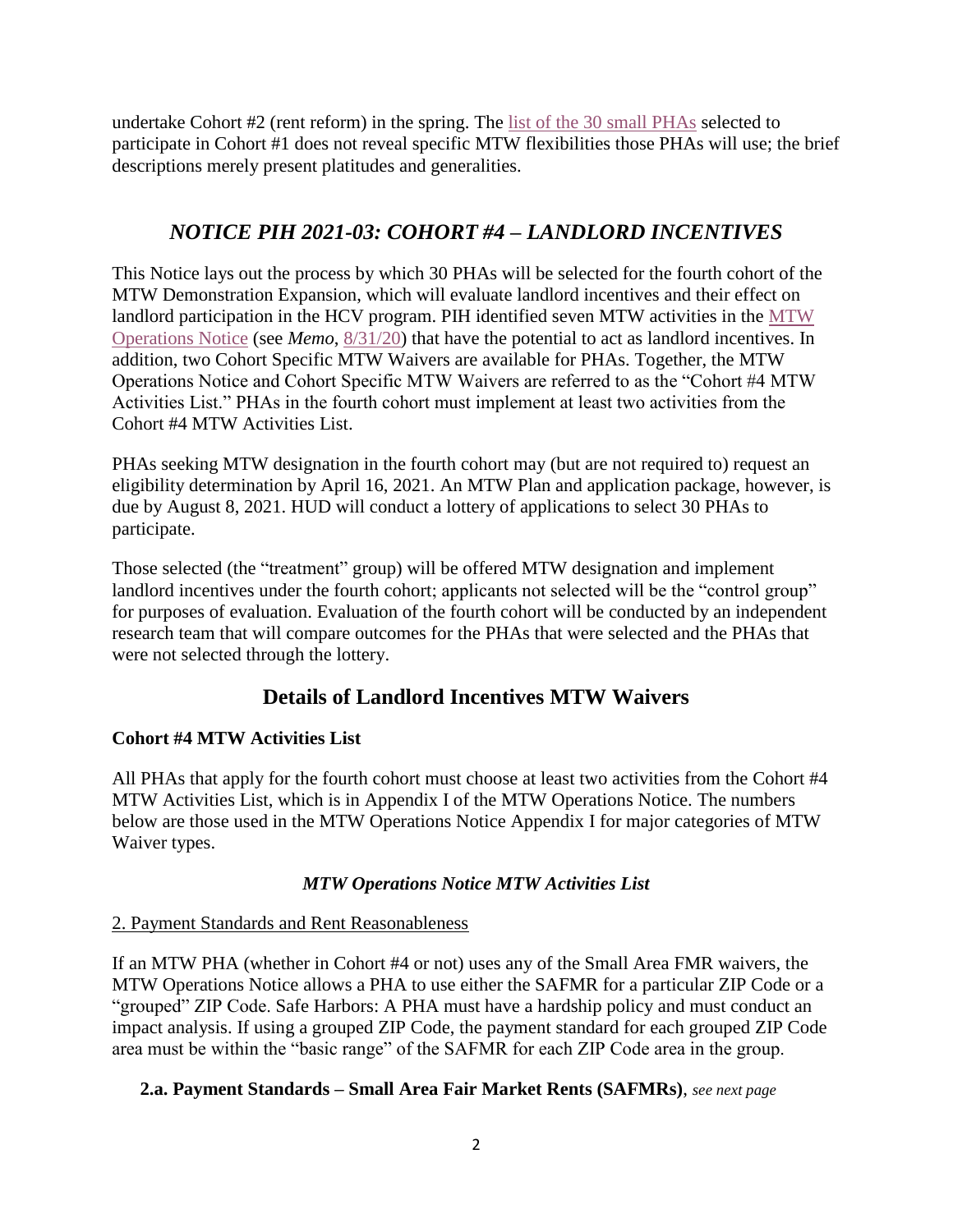### 2. Payment Standards and Rent Reasonableness, *continued*

### **2.a. Payment Standards – Small Area Fair Market Rents (SAFMRs)**

A PHA may establish payment standards between 80% and 150% of the SAFMR [A payment standard sets the value of a voucher. Regular regulation sets the payment standard between 90% and 110% of the Fair Market Rent (FMR) for an entire metropolitan area. A Small Area Fair Market Rent is based on the rents in a specific ZIP code.] PIH strongly encourages a PHA to adopt a hold harmless policy (or a gradual phase-in), to limit the impact of *reductions* in payment standards, because reduced payment standards would likely discourage some landlords from participating [and can cause households that already have a voucher to pay more for rent].

### **2.b. Payment Standards – Fair Market Rents (FMRs)**

A PHA may establish payment standards between 80% and 120% of the FMR. PIH strongly encourages a PHA to adopt a hold harmless policy (or a gradual phase-in), to limit the impact of *reductions* in payment standards, because reduced payment standards would likely discourage some landlords from participating [and can cause households that already have a voucher to pay more for rent].

### 4. Landlord Leasing Incentives

### **4.a. Vacancy Loss**

A PHA may pay a landlord up to one-month contract rent as reimbursement for time a unit is vacant in between voucher households. This applies only when an HCV household leaves a unit, and the next tenant is also an HCV household. If a unit is vacant for one month, a PHA may pay one month of the contract rent. If a unit is vacant for less than one month, a PHA may pay up to the prorated share of the contract rent, based on the number of days the unit was vacant.

### **4.b. Damage Claims**

A PHA may pay a landlord reimbursement for tenant-caused damages after accounting for any security deposit. The amount of compensation may not exceed the lesser of the cost of damages or two months contract rent.

### **4.c. Other Landlord Incentives**

A PHA may provide incentive payments up to one month of contract rent to incentivize landlords to join the HCV program (i.e. a signing bonus).

#### 5. Housing Quality Standards (HQS), *see next page*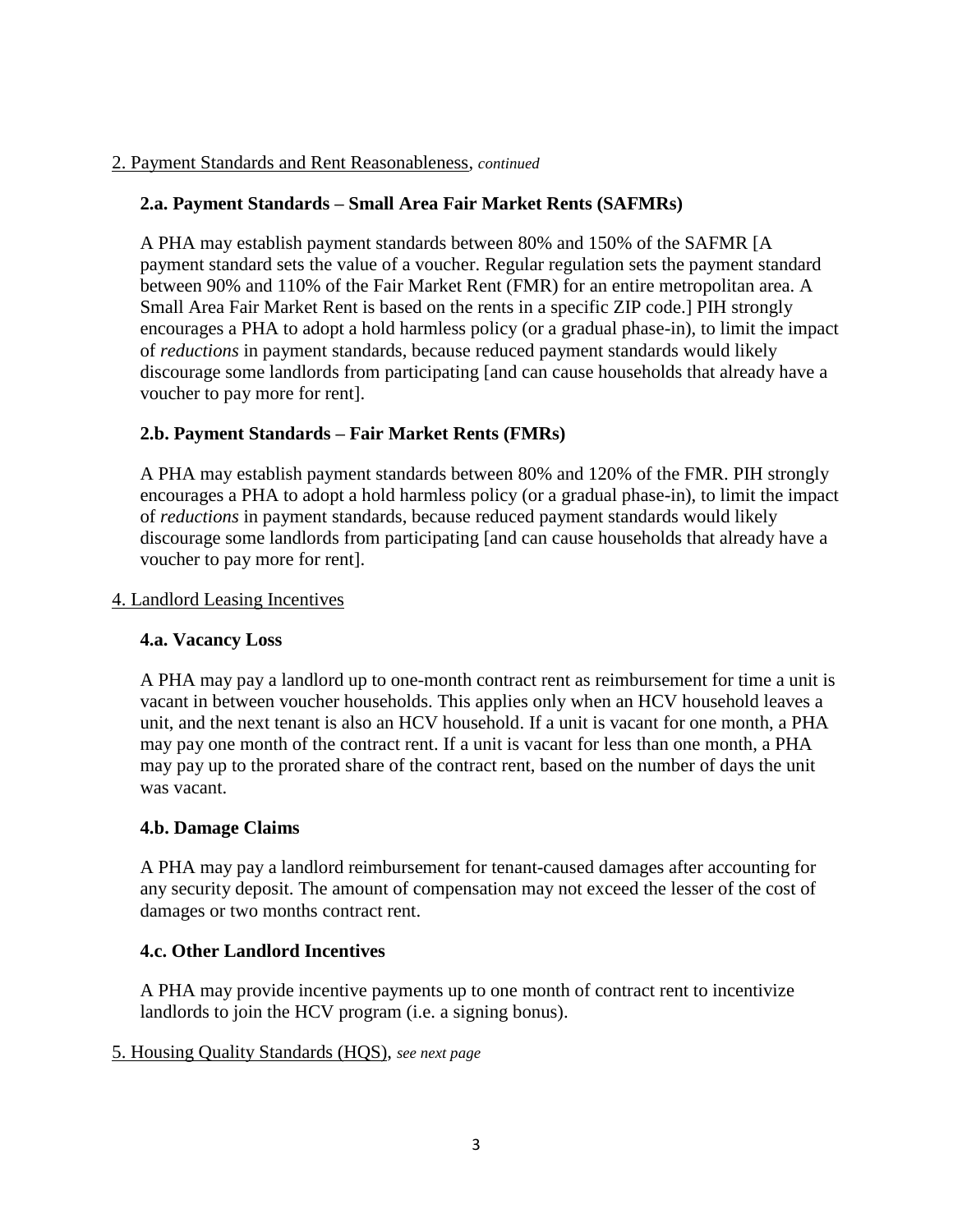### 5. Housing Quality Standards (HQS)

### **5.a. Pre-Qualifying Unit Inspections**

A PHA may allow units to be pre-inspected for Housing Quality Standard (HQS) approval to accelerate the lease-up process and minimize a landlord's lost revenue during a period of vacancy. Pre-inspection must happen within 90 days before a HCV household begins occupancy. [The MTW Operations Notice requires households to be able to request an interim inspection.]

## **5.d. Alternative Inspection Schedule**

A PHA may implement an alternative schedule for conducting HQS inspections. Typically, HCV units must be inspected each year. Under this MTW activity, units can be inspected less frequently but must be inspected at least once every three years. [The MTW Operations Notice requires households to be able to request an interim inspection.]

## *Cohort Specific MTW Waivers List*

The MTW waivers and associated activities listed here were created specifically for MTW PHAs participating in the fourth cohort; they are not in the MTW Operations Notice.

### Cohort 4.1 Waiver of Mandatory Initial Inspections

Normally, a unit must pass HQS inspection before an HCV household can move in. This MTW waiver eliminates the requirement for an initial inspection. However one of the following Safe Harbors must be met: a) the unit is less than five years old; b) the unit passed an HQS inspection (or equivalent inspection) within the previous three years; or c) the unit is located in a census tract with a poverty rate less than 10%. A tenant must be able to request an interim inspection.

### Cohort 4.2 Front-end Vacancy Loss Payment

Unlike the regular MTW Waiver 4.a, this waiver allows a front-end vacancy loss payment when the previous tenant was not an HCV household.

# **Other Landlord Incentive MTW Activities and the Agency-Specific Waiver Process**

*see next page*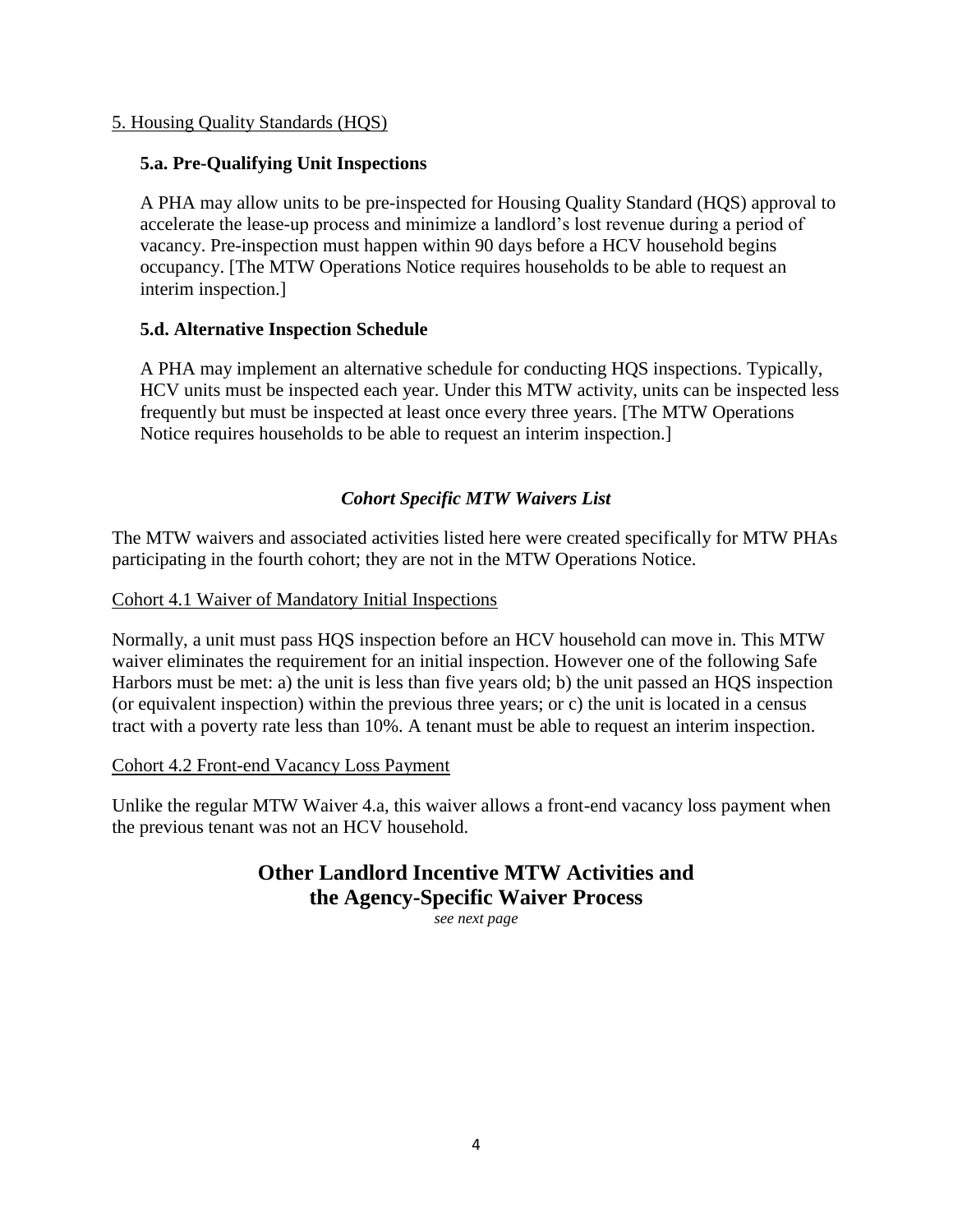## **Other Landlord Incentive MTW Activities and Agency-Specific Waiver Process**

The MTW Operations Notice provides a mechanism for MTW Expansion PHAs to request additional MTW activities through the "Agency-Specific Waiver" process. If a PHA knows that it will seek approval of a landlord incentive MTW activity through the Agency-Specific Waiver process, the PHA may include a description of it in the MTW Plan and application package. Any Agency-Specific Waiver MTW activity will not count towards the required two MTW activities from the Cohort #4 MTW Activities List.

## **Evaluation**

PIH has not determined the full list of outcomes that the evaluation will monitor, but those under consideration include HUD's evaluator:

- Collecting data to assess how landlords perceive the HCV program and whether they are willing to accept HCV households.
- Monitoring a PHA's list of landlords known to accept HCVs. Some PHAs also partner with third-party platforms that help landlords list units available to HCV holders. HUD's evaluator will monitor the landlords and units listed on such platforms, if applicable.
- Analyzing HUD and PHA data to determine what proportion of HCVs issued resulted in a completed lease-up.
- Analyzing HUD data to determine the total number of landlords with HCV households and the geographic distribution of HCV households.

## **Restrictions**

In order to evaluate the impact of a landlord incentive policy, a fourth cohort PHA cannot apply for several MTW waivers for four years (the "evaluation period"). Those MTW waivers are:

- Waiver 1 on Tenant Rent Policies, Activities d, f, l, o, q, and s
- Waiver 5 on Housing Quality Standards, Activity b
- Waiver 7 of Term-Limited Assistance, Activity b

PHAs may propose Safe Harbor Waivers and Agency-Specific Waivers, which HUD will review with the independent research team to assess whether they conflict with the fourth cohort evaluation.

## **Resident and Public Engagement**

*see next page*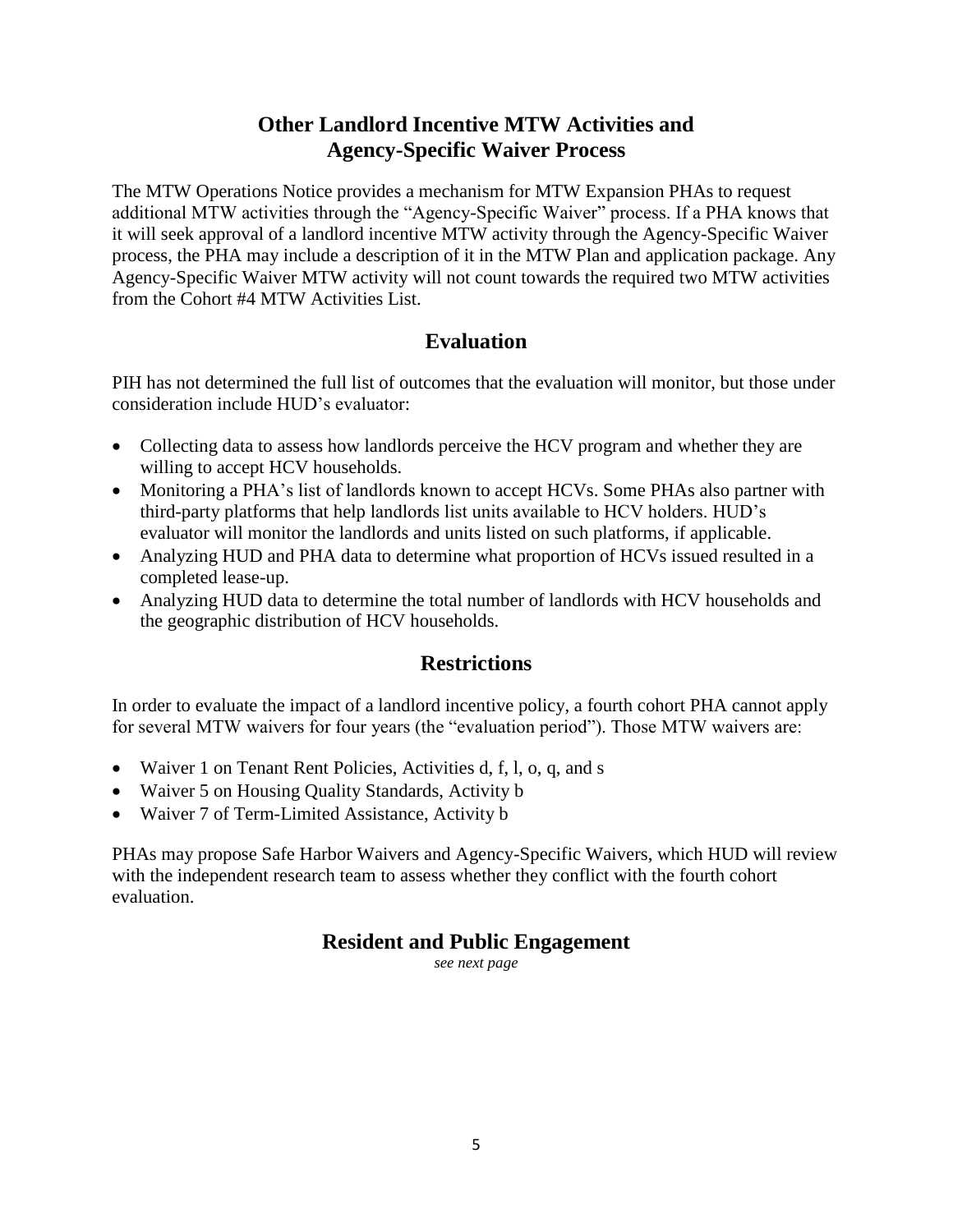## **Resident and Public Engagement**

The fourth cohort MTW Plan and application package must undergo a resident and public engagement process that must include all of the following:

- The PHA must notify public housing residents and/or HCV households of its intention to participate in the MTW Demonstration Expansion. This notification must be in advance of developing the MTW Plan.
- The PHA must hold at least two resident/HCV household meetings (separate from, and before, the required public hearing).
- After the two resident/HCV household meetings, the PHA must publish a notice that a hearing will be held on the full MTW Plan and application package.
- The draft MTW Plan and Landlord Incentive Activity Information must be available for public inspection for at least 30 days before the MTW Plan and application package are submitted to HUD.
- The PHA must conduct a public hearing to discuss the MTW Plan and Landlord Incentive Activity Information and invite public comment.
- The PHA's Board of Commissioners (or equivalent governing body) must approve the MTW Plan and application package by resolution no less than 15 days after that public hearing.

The MTW Plan must discuss how the PHA plans to continue to engage assisted households in its housing programs, as well as engage the broader community and stakeholders, in implementing not only landlord incentives but also any other MTW waivers and related activities. The MTW Plan must describe any planned engagement efforts with the local community, including any outreach to racial and ethnic minorities, persons with limited English proficiency, persons with disabilities, families with children and groups representing such persons.

A PHA must provide documentation of the elements of the required resident and public process.

## **The MTW Plan**

## *General*

Among other elements, the MTW Plan must describe the types of initiatives the PHA seeks to implement in its local MTW program and explain why it wants to undertake those initiatives.

The PHA must request authority to use public housing and HCV funds flexibly and list or describe the PHA's proposed uses of MTW Funds, including describing whether/how the PHA plans to use funds in a flexible manner across the traditional Section 8 (HCV) and Section 9 (public housing) programs.

The PHA must discuss any significant partnerships between the PHA and other public agencies, city/state/local governments, private nonprofits and/or for-profit entities (particularly local welfare offices and local providers of job training and related services). The PHA should clearly explain how such partnerships will help to achieve its vision for the MTW program. The PHA must discuss how it intends to leverage funding and/or other in-kind resources to implement its MTW program.